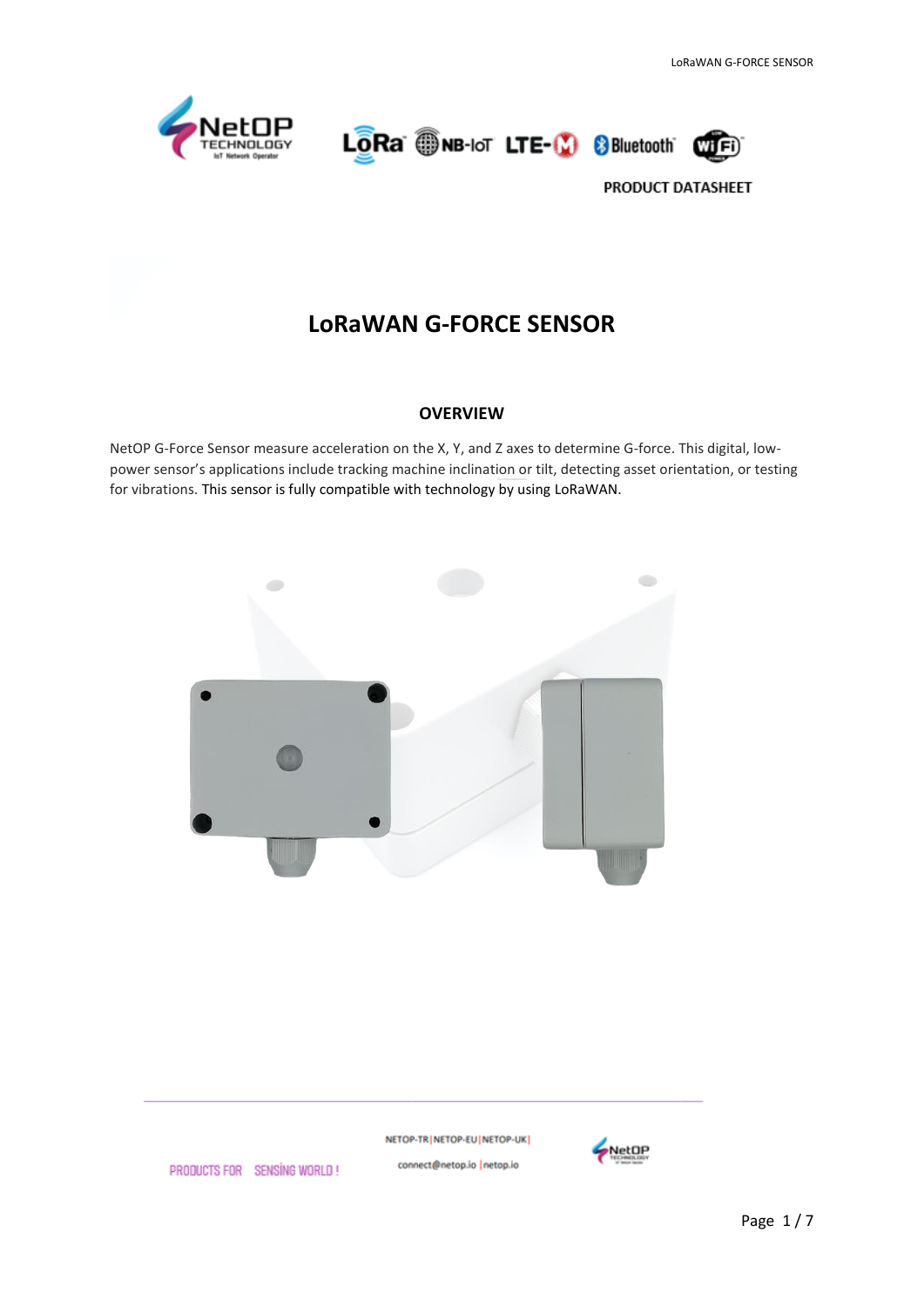





## **TECHNICAL DRAWING**

### **Box With Terminal Seal**





SECTION A-A

 **Cover Page**





NETOP-TR | NETOP-EU | NETOP-UK |

connect@netop.io |netop.io

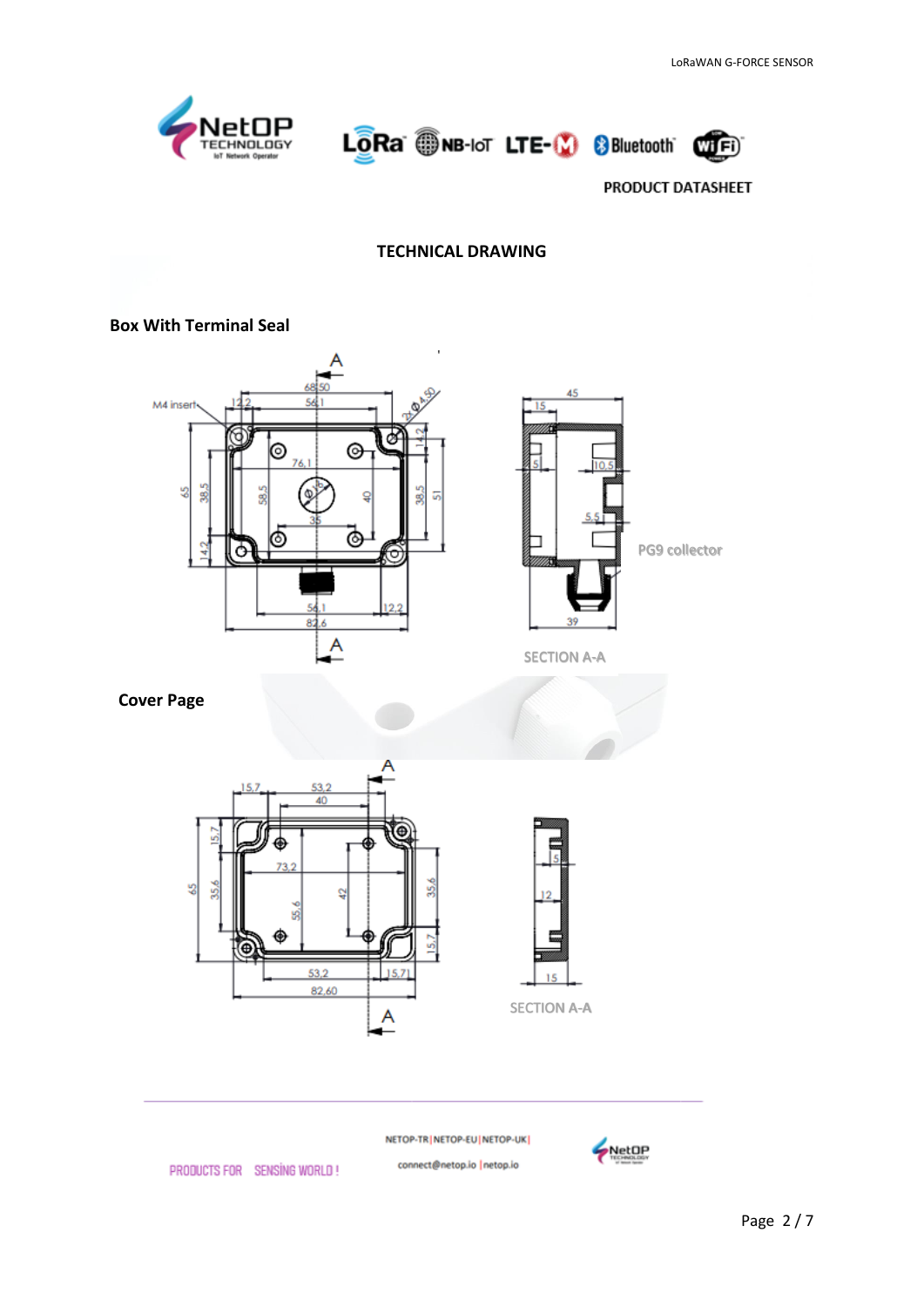

LORa ONB-IoT LTE-10 8 Bluetooth



## **KEY FEATURES**

| Real Plug & Play                       |  |
|----------------------------------------|--|
| Easy to mount & install                |  |
| Compatible with LoRaWAN™ specification |  |
| Maintenance free                       |  |
| Secure communication (AES-128)         |  |
| Ultra - Low Power Consumption          |  |
| Certificate: LoRaWAN™                  |  |

## **COMMUNICATION SPECS**

Compatible with LoRaWAN Specification 1.0.3

 $\bullet$ 

The sensor uses Low Power Wide Area Network-LPWAN technology (LoRa) for connectivity

Compliant with Low and High Frequencies (AS923, AU915, CN470, CN779, EU433, EU868, IN865, KR920, RU864, US915 MHz ISM bands)

Supports High power and Low power LoRa RF applications: - Up to +22 dBm at US915 and AU915, - Up to +14 dBm elsewhere

Ultra -low power consumption. Excellent long-term stability.

170 dB maximum link budget

Radio Performance: High RX sensitivity down to -148 dBm

Full ADR, OTAA and ABP support

Long range wireless data transmission

PRODUCTS FOR SENSING WORLD!

NETOP-TR NETOP-EU NETOP-UK

connect@netop.io |netop.io

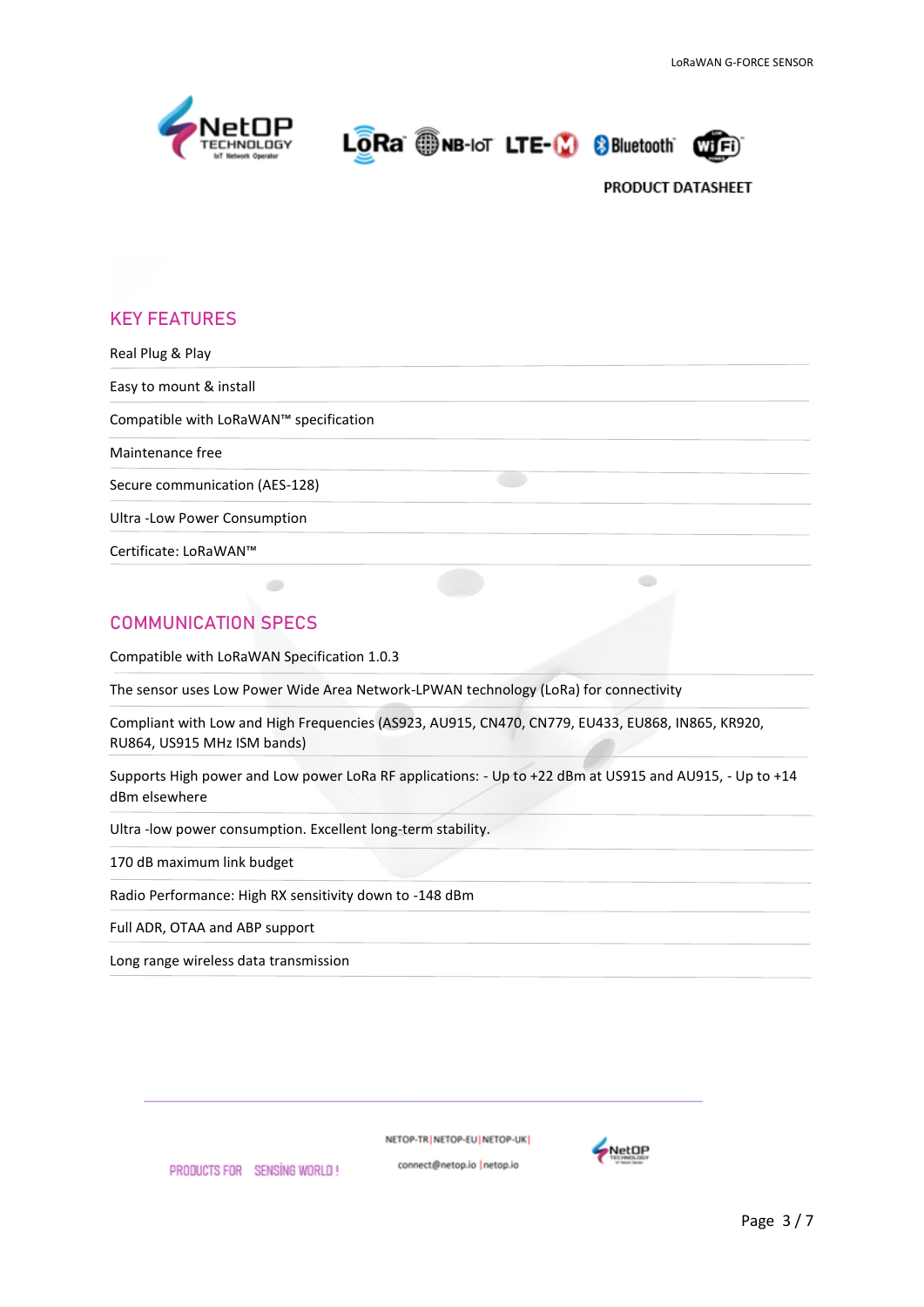



### **MECHANICS**

Housing: ABS (IP65 or higher)

Dimensions: 82.5 x 65 x 45 mm

Operating Temperature: 0°C to 40°C

## **POWER SUPLY**

AA Battery 3.6 V Li-SOCI2-Saft LS 14500

### **INDICATORS**

Status LED (on board)

## **G-FORCE SENSOR SPECIFICATIONS**

 $\bullet$ 

Sensitivity range selections: +/-2 G, +/-4 G, +/-8 G

Measurement accuracy: ±2.5 % (force: X, Y)

Bandwidth for data measurement: 50 Hz

## **CERTIFICATIONS & RELIABILITY**

PRODUCTS FOR SENSING WORLD!

EN 60950-1;2006/A2:2013

ETSI EN 301 489-17 V3.1.1(2017-02)

EN 55032:2015

NETOP-TR | NETOP-EU | NETOP-UK |

connect@netop.io |netop.io

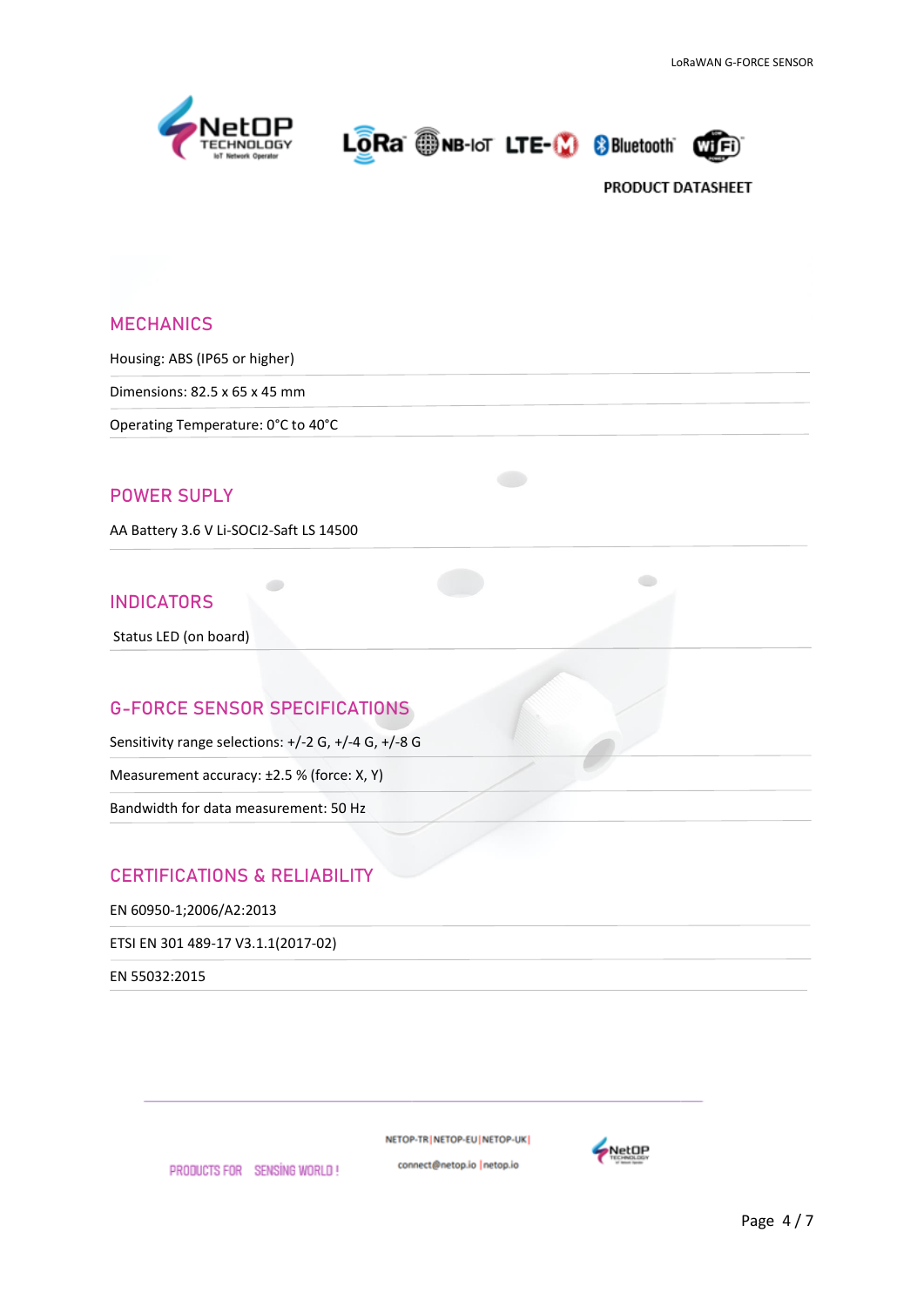



 $\bigcirc$ 

## LoRaWAN FRAME FORMAT

Standard packet size: 24 Bytes

00-01-02-03-04-05-06-07-08-09-10-11-12-13-14-15-16-17-18-19-20-21-22-23

1 byte: Connection Type(1->LoRaWAN)

## INFORMATION

#### 012345678: Device ID

|1|: Indicates the type of connection the device uses.



NETOP-TR | NETOP-EU | NETOP-UK | connect@netop.io |netop.io

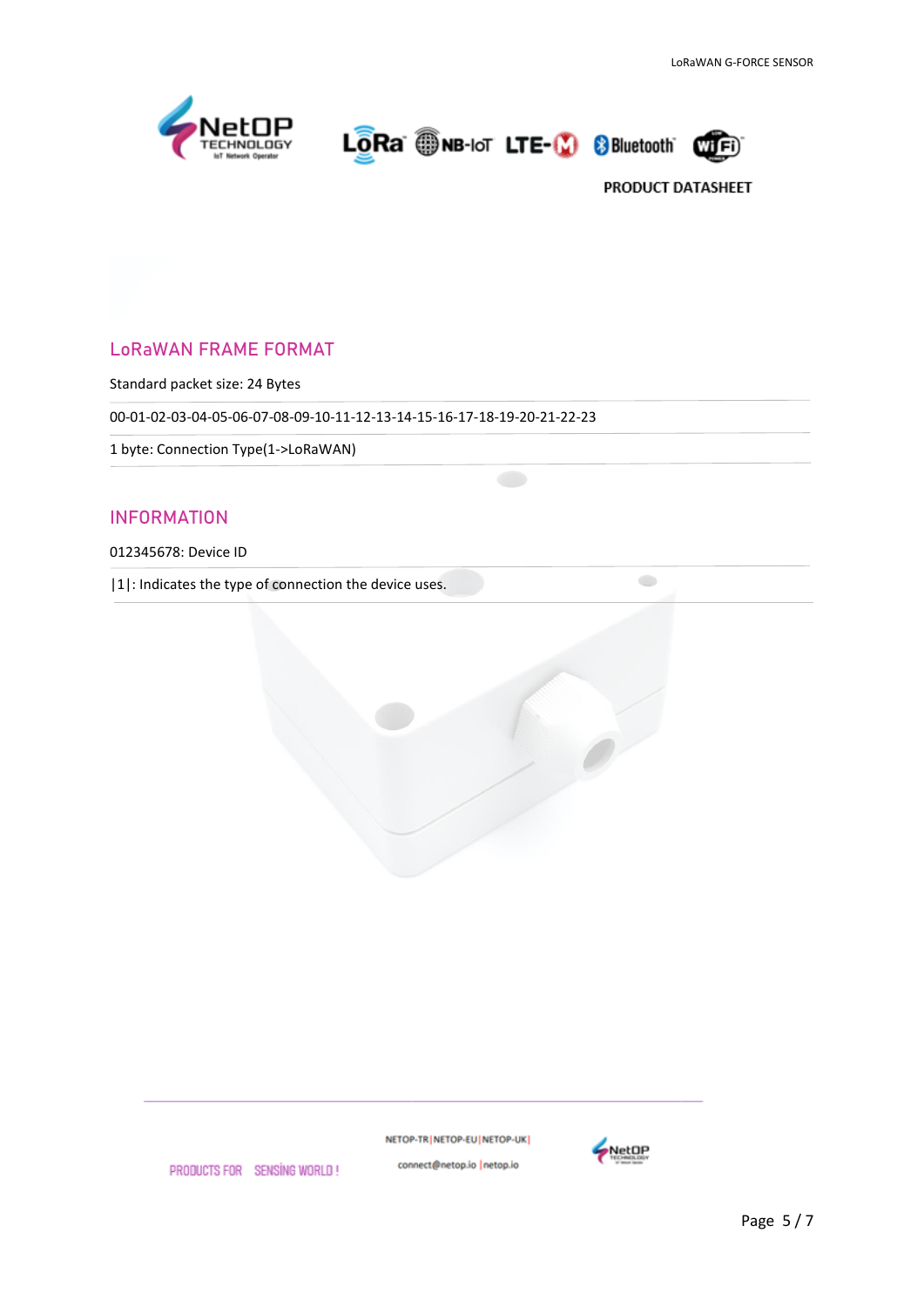

LORA ONB-IoT LTE-19 8 Bluetooth



## **LoRaWAN G-FORCE SENSOR PROTOCOL**

```
01-1E-00-59-FF-E8-04-09-YY-YY-YY-YY-YY-YY-YY-YY-YY-01-2C-25-01-12-0D-EF
```
01: Selected Slot (1 byte)

1E: G-Force Snapshot Sensor Board ID (1 byte)

0059: 0x0059H -> 89D -> (2 bytes) -> 0.089G

FFE8: 0xFFE8H -> 65512D -> (2 bytes)

**i.** FFE8 – FFFF -> -0x0017H -> -23D -> -0.023G

0409: 0x0409H -> 1033D -> (2 bytes) -> 1.033G

YY-YY: Empty Data (9 bytes)

012C: Sleeping Period 0x012CH -> 300D Seconds (2 bytes)

25: Payload Counter 0x25H -> 37D (1 byte)

01: Sensor Message Type Periodic (02->Sensor Message Type Interrupt) (1 byte)

12: Sensor FW Version (1 byte)

**ii.** Main Version 1 **iii.** Sub Version 2

0DEF: 0x3567H -> 3567D -> 3567mV -> 3.567V (2 bytes)

NETOP-TR NETOP-EU NETOP-UK

connect@netop.io |netop.io